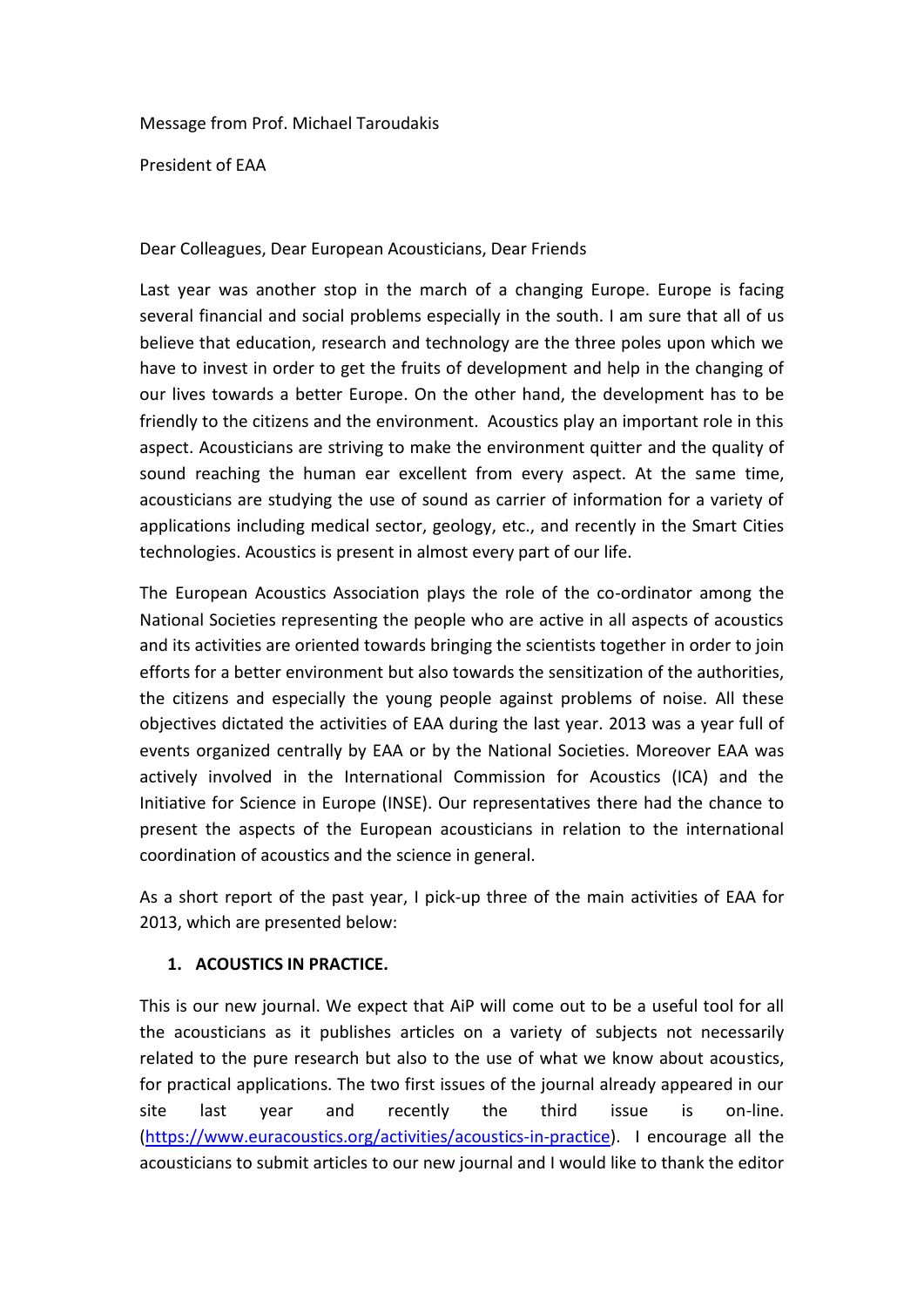in chief Colin English, the editorial assistant Monika Rychtarikova and the editing coordinator Miguel Ausejo for undertaking the main task of bringing the new journal to reality and maintain an excellent product, as well as all the members of the editorial board for their contribution in the editing and reviewing process. I hope that soon we will have statistics on the readability of the journal which, as I hope, will prove the positive reception of the journal among our individual members.

## **2. MERANO**

The Conference held in Merano was a major event for Europe and especially for EAA. The German Acoustical Society, DEGA and the Italian Acoustics Association, AIA joined forces to organize a very successful conference a winter school and a course on approaching acoustics for young acousticians. The events were held in the beautiful town of Merano in North Italy from 18-21 March 2013. More than 1500 conference participants and 130 young acousticians who attended the winter school, marked the biggest event of Acoustics in Europe for 2013, which got the label of Euroregio. Also, Merano hosted the EAA General Assembly and the elections of the new EAA board for the term 2013-2016. Many thanks to the two Acoustical Societies and all the key-persons involved in the parallel events for offering to the EAA a landmark for the future.

## **3. VALLADOLID**

Valladolid (Spain) for 4 days between 1 and 4 October 2013, became the capital of Acoustics in Europe. Three parallel events were held these days namely the  $44<sup>th</sup>$ Spanish Congress on Acoustics, the Iberian Meting on Acoustics and the EAA European Symposium in Environmental Acoustics and Noise Mapping. The Spanish Acoustical Society was the main organizer assisted by the Portuguese Acoustical Society. All the events were very successful bringing together acousticians from most European countries, while of significant importance was the active participation in the events and the real interest of the local authorities for problems related to environmental noise. The Spanish Acoustical Society hosted the EAA Board and Executive Council meeting and I would like to thank them for all the arrangements.

For 2014 several activities are foreseen. We will have the chance to present them in our future newsletters. Of particular interest is the celebration of the **International Noise Awareness Day (INAD 2014).** For the year 2014 this day is **April 30**, and many of our member Societies have already started to make their plans.

Finally, just a reminder that our major event for 2014 is the **FORUM ACUSTICUM** to be held in **Krakow, Poland 7-12 September 2013**. The organizers informed us that the new deadline for the submission of abstracts to regular and structured sessions